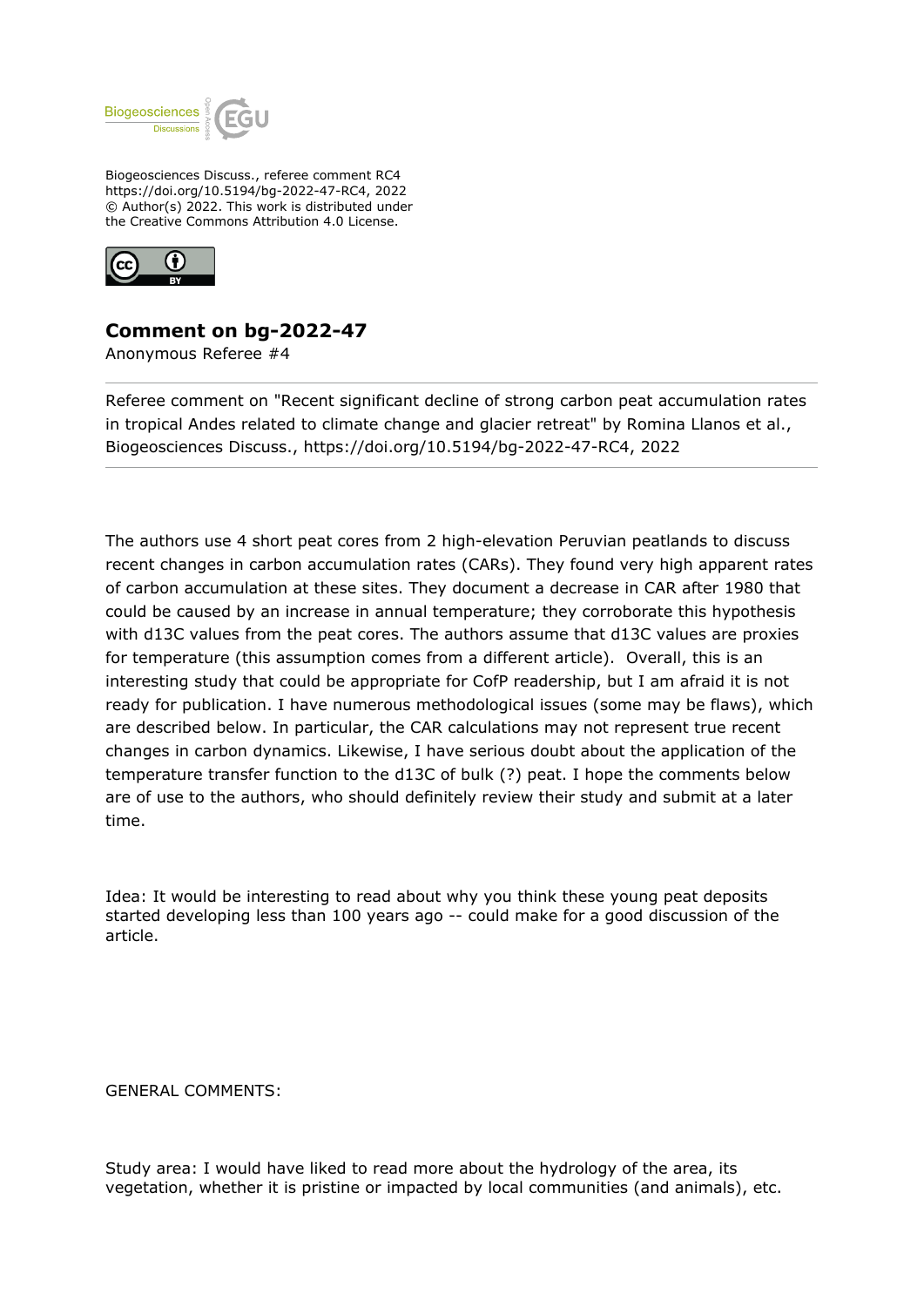Why did you choose those 2 sites should also be covered, as well as brief descriptions of those 2 sites (including the coring sites themselves). As of now, this section lacks important information.

Methods: lots of important information is missing (see the list below).

Results: (1) the trends in CAR that "slow down" in the early 1980s might be due to an autogenic process: the young peat has not decomposed and compacted yet, making TOC values smaller than the older peat. This would potentially yield lower CARs... (2) the changes in d13C are not considering the Suess effect. Other factors impacting d13C should also be tested/discussed, including hydrological changes.

SPECIFIC COMMENTS:

Abstract:

lines 14-15: "...since glaciers have been recognized as one of their vital water sources" - this is true for some Andean peatlands, but certainly not for MANY of them. This statement is therefore too general and misleading.

line 23: a "new" proxy... the reference you are using is over 10 years old! not so "new" (and they were not the first ones to use it either...)

Introduction:

line 35: This statement about "all carbon in the atmosphere" is incorrect!! "The amount of C stored in peatlands is similar to the total C stocks in all living biomass or in the atmosphere"

line 68: what are you referring to here? "between 500 and 700m in length"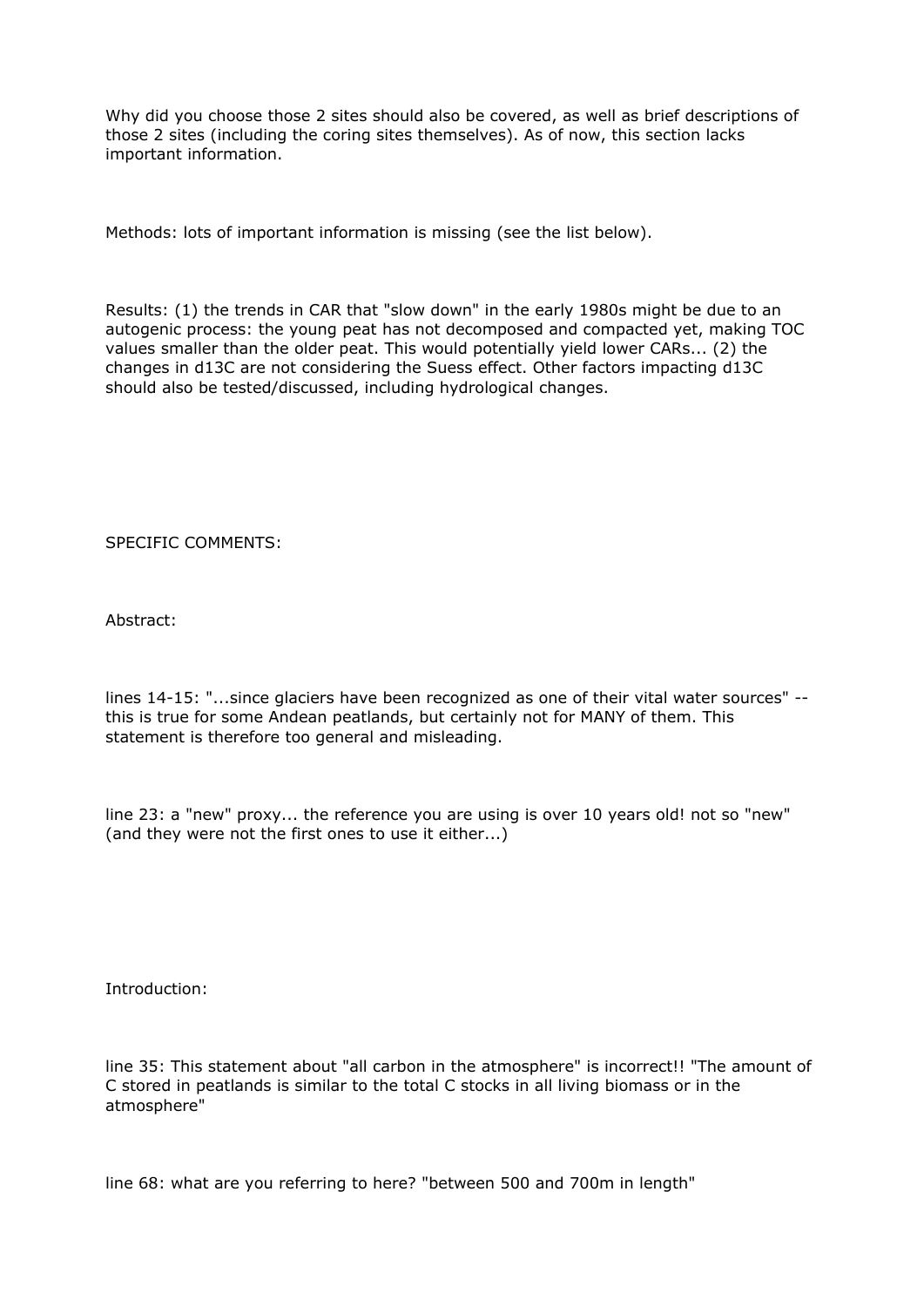line 72: this is not a "new" method!!

Study Area

line 77 / Figure 1: I'm a bit surprised by your delienation of the watersheds; I'm not familiar with this region, but why is watershed 1 so large and watershed 2 so small? Is watershed 2 in fact part of watershed 1? I don't understand why you are reporting the size of the watersheds...

Methods

line 105: why are the cores shorter than the PVC tubes? Are the peat deposits only 29 to 35 deep? If so, you need to mention this important "detail".

line 110-113: please add references to the methods you describe.

line 120: why not use a Bayesian approach? It seems like the standard in paleoecological studies these days. Bacon can accomodate for your postbomb dates.

line 129: by convention, you must report against which international standard your d13C values were calibrated against! (VPDB?). Also, and perhaps more importantly, how did you sample and prepare for d13C measurements? Did you measure the bulk peat, the Distichia leaves, or something else? Did you extract the cellulose or not? What weight did you use in the lab? A lot of information missing here... that would hinder replication of your study.

line 131: you should use organic matter density (rather than dry bulk density) to truly estimate CAR... You can do it since you have OM% from the LOI measurements...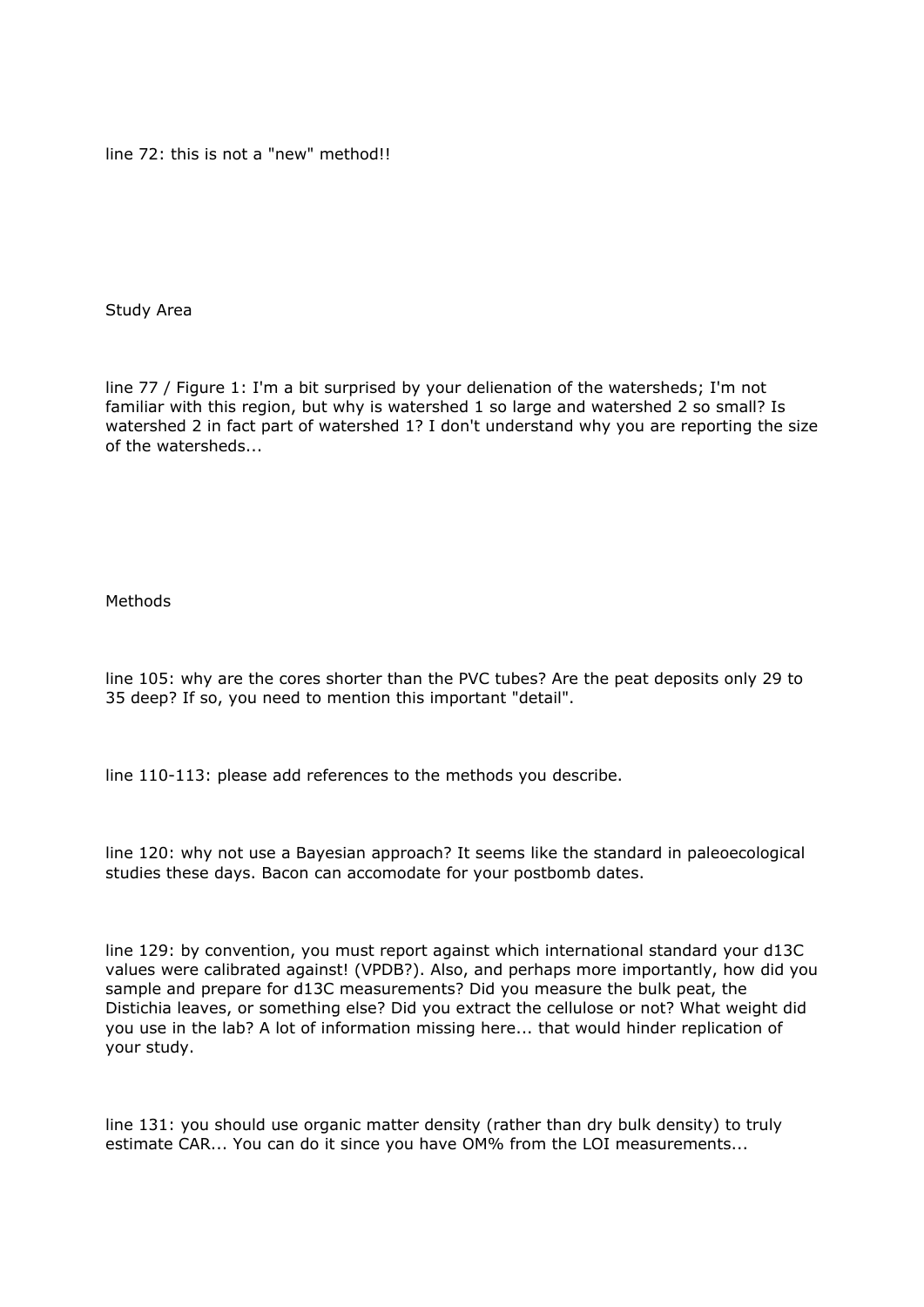lines 134-135: you need to explain the mechanism that links d13C with temperature... If I remember the Skrzypek study, they used an elevational gradient to build their relationship, which means that temperature may NOT be the main factor, but rather changes in pressure...

lines 135-136: this sentence does not make sense to me; what do you mean? "This value was similar to the previously reported range for other species (included Sphagnum peat: -0.5 to -0.6‰/°C)"

line 139: why did you use 600 mb in this case? Are there known limitations/issues with using the NCEP/NCAR reanalysis in the high Andes that should be documented?

Results:

Table 1: you say that you report "2 sigmas", but clearly you do not. Instead, you only report the calibrated age - it's unclear if this is the mean, median, or most probable age provided by Clam. Since those are post-bomb dates, it would be useful to know the most plausible age ranges (on either sides of the postbomb calibration curve).

Figure 2: I cannot tell which dates (and error bars) belong to which cores! would it be possible to have 4 panels (one for each core)? It could go in the supplementary file...

lines 163-165: you say that "there was a general upward trend in TOC content from the peat basal depth of the cores from both studied peatlands to approximately 13 cm (the early 1980s) and then the TOC values decreased to the top of the cores (2015 CE)". This is likely because the uppermost samples are "fresher", being that they have not undergone decomposition and compaction. This is likely why your recent CARs are lower than your older CARS... In other words, this could all be an autogenic signal that has nothing to do with a temperature change.

line 174: mean CAR were higher at APA1 than at APA2 - probably because APA1 has high bulk density?! It would be worth to calculate organic matter density for a fairer comparison of those sites.

line 189: did you consider the Suess effect at your sites? It is expected that d13C become more negative over time because of fossil fuels mixing in the global atmosphere... "At